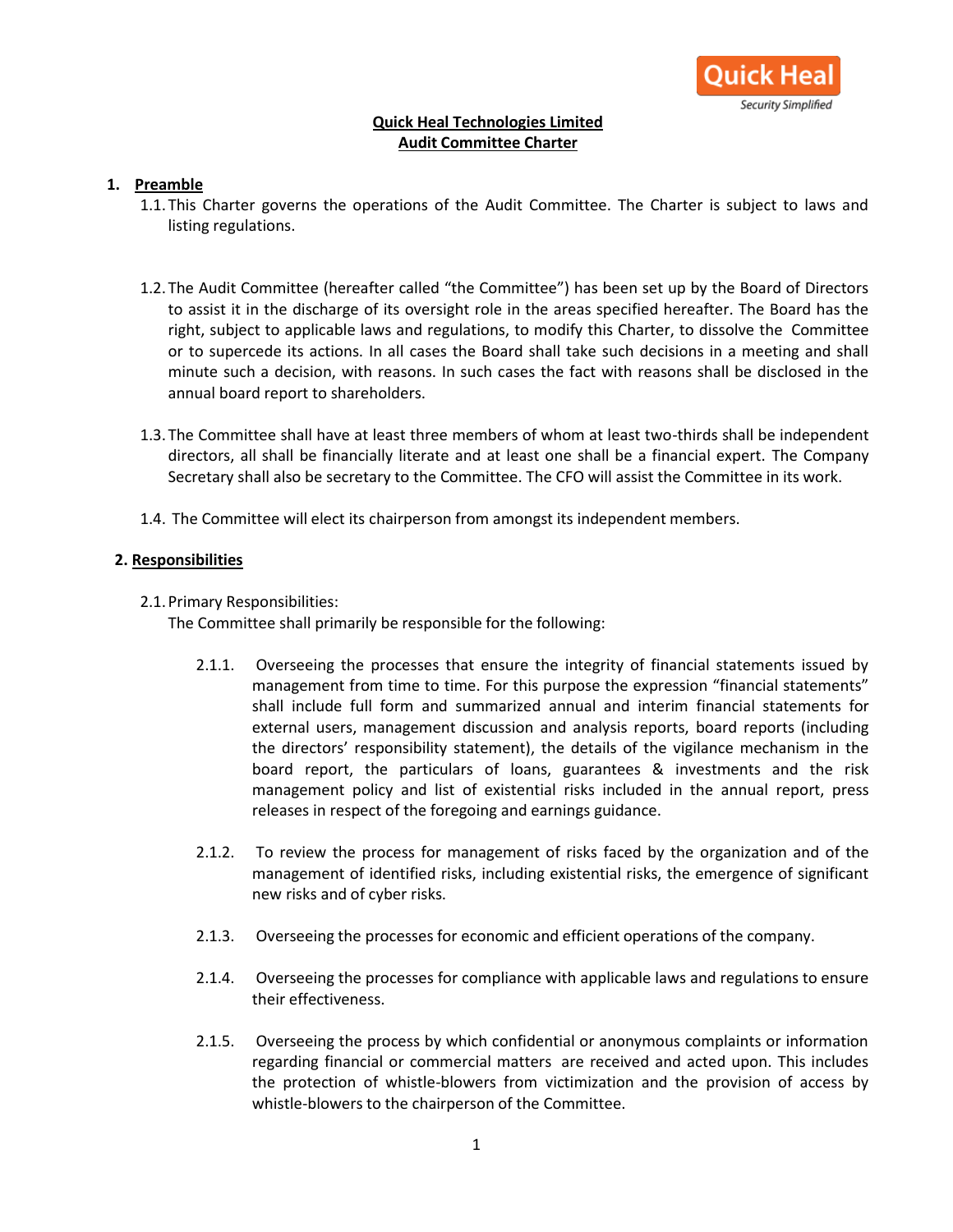

- 2.1.6. Approving, prior to their execution, transactions with related parties (as defined in the Companies Act, 2013), and any subsequent modifications. In according approval the Committee will consider the business needs for those transactions and the fairness of the terms at which they are proposed to be contracted. For this purpose, the Committee shall be entitled to rely on the information and explanations submitted by management if it has no reason to doubt its completeness or accuracy. The Committee shall also satisfy itself as to the **disclosure** of the transactions in the financial statements based on the work of the company's auditors and discussions with management.
- 2.1.7. Enquiring into reasons for any **default** by the company in honoring its **obligations to its creditors and members** and recommending appropriate action to the Board.
- 2.1.8. Satisfy itself that the **remuneration, expense reimbursements and use of company assets by the chief executive and other senior executives** is in accord with their terms of employment and the company's rules and policies in that respect.

#### 2.2. Enabling Responsibilities:

In order to discharge the above primary responsibilities, the Committee shall also be responsible for the following –

- 2.2.1. Overseeing the quality of internal accounting controls and other controls relevant to its primary responsibilities. These include controls that ensure the prevention and detection of frauds and errors. The Committee shall also make enquiries about the management's control consciousness and the quality of the control environment prevailing in the company. For this purpose, the Committee shall consider the management letters issued by the external auditor and the reports of the internal auditor.
- 2.2.2. The Committee shall oversee the archival policy of the Company which includes system for storage (including back-up), modification, retrieval, display, print-out and disposal of electronic accounting records.
- 2.2.3. Overseeing the quality of the financial reporting process, including the selection of the most appropriate of permitted accounting policies, the exercise of reasonable judgment where required and the use of the most appropriate estimates. It shall enquire into unusual transactions. It shall oversee appropriate disclosure and presentation of information in financial reports. It shall enquire into the key risks affecting the business including the risk of fraudulent financial reporting. It shall decide on the most appropriate treatment in the event of any disagreements between external auditors and management. The Committee shall review all written communication between the auditors and management, including, inter alia, engagement letters, management representations to auditors and management letters from the auditors. The Committee shall also review the financial statements of subsidiary companies to satisfy itself that management is managing group financial risks, that the intra group transactions are commensurate with business needs and that material investments and other assets of the subsidiaries are real.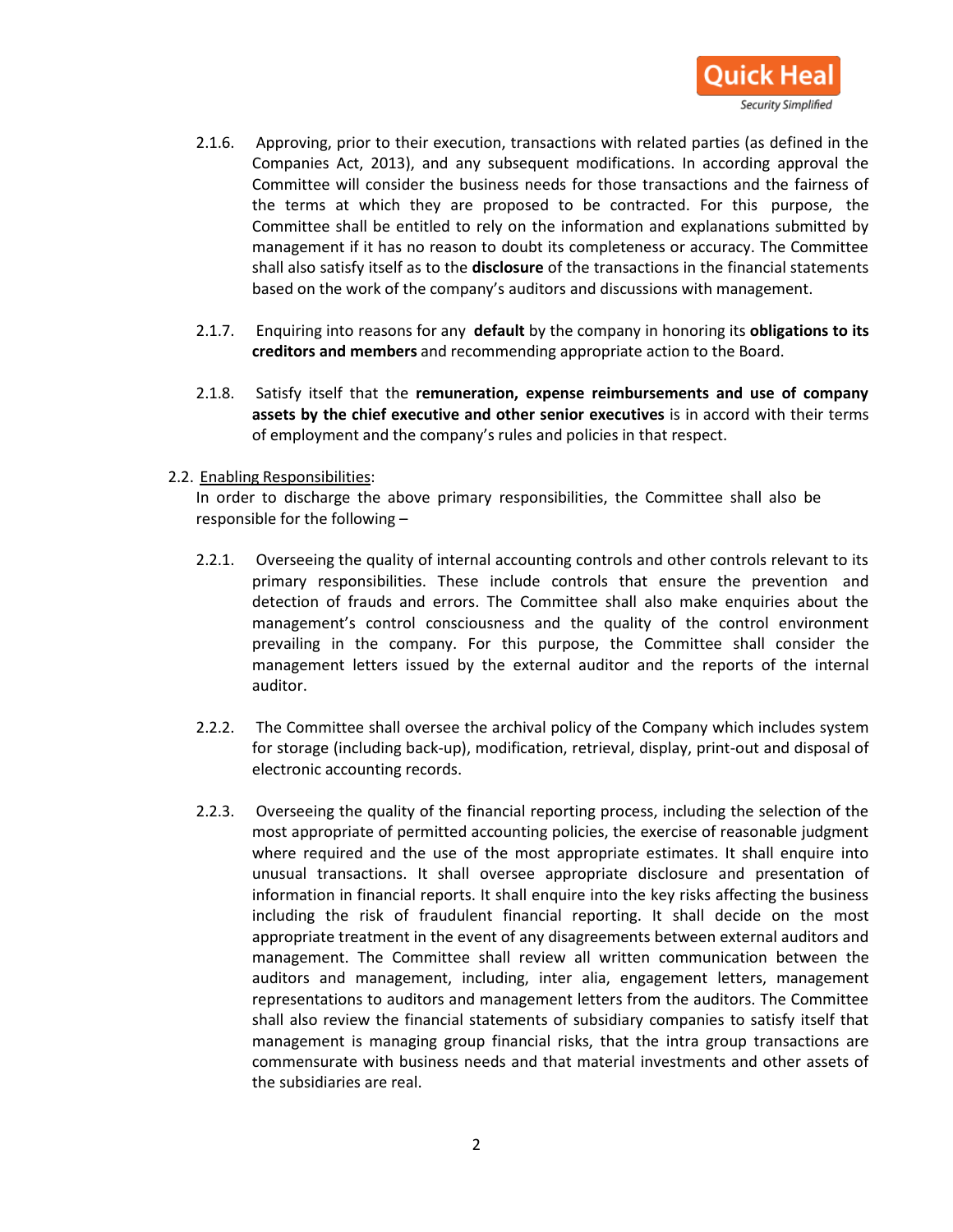

- 2.2.4. The Committee shall be responsible for ensuring the independence of the external auditor from management influence. It shall annually appraise the quality of the external audit. Based on such appraisal it shall recommend to the board the appointment and the remuneration of an auditor, including any other terms, for the following year. The Committee shall set rules for the hiring of any current or former employee of the audit firm. The Committee shall make such enquiries as are necessary regarding the independence of the audit firm. For this purpose, the expression "audit firm" shall include its partners, senior employees and associate entities. The Committee shall decide the best structure for audit of the company.
- 2.2.5. The Committee shall scrutinize inter-corporate loans and investments with the object of ascertaining if management has taken appropriate steps to protect their value and that they are appropriately reflected in the financial statements. The Committee may also review these in respect of its subsidiary and joint venture companies, if any
- 2.2.6. The Committee will monitor the end use of funds raised through public offers and shall draw to the attention of the board significant deviations from the use as stated in the offer document.
- 2.2.7. The Committee shall conduct the valuation of any undertaking or asset of the company where an independent valuation is required by law or regulation or where such a valuation is necessary for incorporation in the financial statements. For this purpose, it shall decide the agency that shall undertake the valuation as also the terms of appointment and the remuneration payable.
- 2.2.8. The Committee shall oversee the internal audit function. It shall recommend the individual/firm chosen for appointment as internal auditor prior to the approval of the board. It shall make the final decision regarding his/her compensation and promotion as well as his/her dismissal from service or his/her movement to other departments. The internal audit department's employees shall be protected by the Committee from inappropriate management influence. The Committee shall approve the annual plan of internal auditing (including the scope, periodicity & functioning). The Committee shall satisfy itself that the internal audit function has adequate resources for the discharge of its responsibilities. The Committee shall consider any investigation conducted by the internal auditors, or others appointed for the purpose, into suspected fraud. For each of the above, the Committee shall obtain and consider the opinion of the Chief Executive Officer ('CEO') and Chief Financial Officer ('CFO') before making a final decision, except where doing so would be prejudicial to the company's interest. If an external firm is used to provide all or a part of internal audit services, the Committee shall select and annually appraise the performance of that firm in consultation with CFO and management.
- 2.2.9. The Management will disclose and Committee shall review the significant events and its impact on Business and operations.
- 2.2.10. The Committee shall bring to the notice of the board any lacunae in the code of conduct of the company.
- 2.2.11. The Committee shall review with the CEO and the CFO of the company the underlying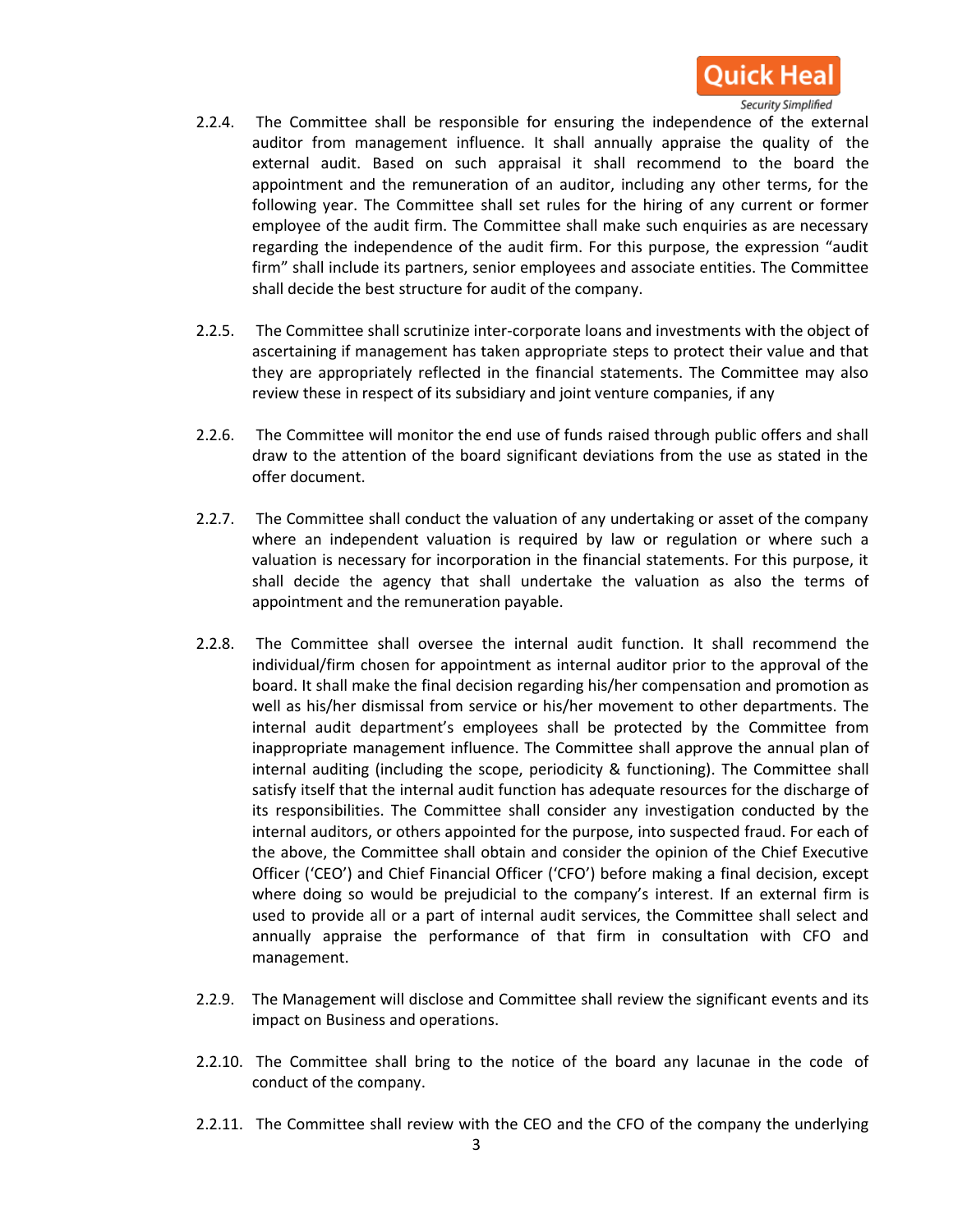

process followed by them in their annual certification to the Board of Directors of matters related to financial statements, legitimacy of transactions, internal controls and other matters as required to be certified to the Board by them under laws and regulations.

- 2.2.12. The Committee shall approve the appointment of the CFO.
- 2.2.13. The Committee shall recommend to the board the appointment and the remuneration of the secretarial and cost auditors.
- 2.3. Resources to the Committee: The Committee shall discharge its oversight responsibilities by considering reports from management, both auditors and other consultants as it deems necessary. The Committee shall take such steps as are reasonable in the circumstances to ensure the reliability of the reports it is depending upon.

The Committee is not expected to itself undertake any audit, evaluation, appraisal, investigation or other similar activities in the discharge of its responsibilities.

- 2.4.Management Responsibilities: Management is solely responsible for preparing and issuing reliable financial statements and other reports. Management is also solely responsible for implementing and maintaining reliable systems, processes and controls for ensuring the integrity of financial reporting, the prevention and detection of fraud, the compliance with laws and regulations, the compliance by management personnel with their terms of employment and the company's policies, the meeting of obligations to creditors & members, compliance with the codes of ethics & conduct and the effective management of enterprise risks. Management is also responsible for the fair terms of transactions with related parties and for their business propriety. The Committee's role in these areas does not make it responsible for any lacunae or errors in them. The Committee's responsibility, when it is informed of such lacunae or errors, is to initiate appropriate action by directing management and reporting to the Board if action is not initiated by management. The Committee is not expected to audit the financial reports or to design systems, processes and controls or to investigate into transactions.
- 2.5.Board of Directors Responsibilities: The Board will be responsible for the approval of the Charter of the Committee and any revisions of it, for the constitution of the Committee in accord with laws and regulations, for considering the reports and recommendations of the Committee to it and for supporting the Committee in its activities. Management has a right to appeal to the Board if it disagrees with any recommendations of the Committee. The Board, after hearing management and considering the views of the Committee, has the power to overrule the Committee's recommendations; in which case the Board shall record its reasons and shall inform the shareholders of the same in the annual report or in the quarterly interim reports, as is appropriate.
- 2.6. Shareholders' Meetings: The chairperson of the Committee shall be present at all shareholders' meetings where the agenda includes the consideration of audited financial reports or the appointment or reappointment of auditors and it shall be his/her responsibility to respond to any questions relating to the audit opinion or to the appointment or reappointment of the auditors.
- 2.7. Coordination with other Committees: The Committee shall coordinate with other Committees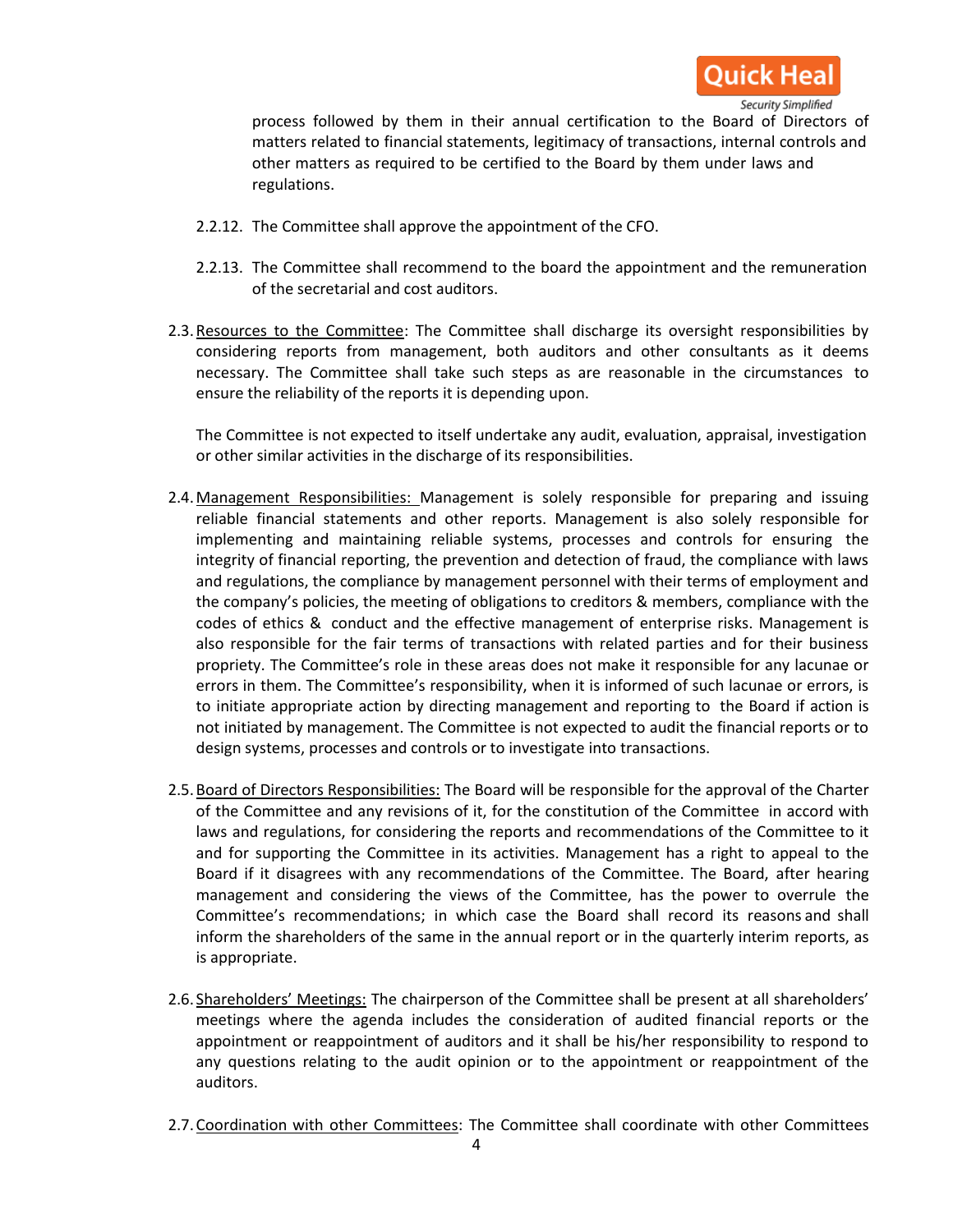

to the extent that its work has a bearing on their scope of work. For example, the Committee may consult the nominations & remuneration Committee to discuss disclosures in the annual report of remuneration to directors and senior executives.

# **3. Powers**

The Committee shall have the powers to –

- 3.1.Call for any explanation, information, representation or confirmation from any employee, director, auditor, vendor, customer or other stakeholder, confidentially or otherwise.
- 3.2. Examine and take into its custody any record or document of the Company.
- 3.3.Appoint legal counsel, accountants or other advisors at its sole discretion at the cost of the Company.
- 3.4.Management shall implement the Committee's directions in respect of the foregoing areas. Management has a right of appeal to the Board of Directors should it disagree with the Committee's directions.
- 3.5. Should the Board overrule the Committee on any matter, the reasons for such will be recorded and the fact conveyed to the shareholders in the quarterly, half-yearly or annual reports made to them.

# **4. The Committee's Processes**

The Committee shall –

- 4.1. annually review this Charter and recommend any changes it considers necessary to the Board;
- 4.2.ensure the independence of its members from any management any member of influence. For this purpose, a member's independence will be considered impaired if
	- 4.2.1. it is so considered by the listing regulations or any laws;
	- 4.2.2. the member has made recommendations to management in any of the areas for which the Committee is responsible, other than when acting as a member of the Committee;
	- 4.2.3. the member has advocated management's opinion or interests other than when acting as a member of the Board;
	- 4.2.4. the member shares any economic interests with management or the Company;
	- 4.2.5. the member has put himself/herself in a position subservient to management;
	- 4.2.6. the member has accepted any gifts or favours from management; or

For this purpose, the expression "management" shall include all employees, their immediate relatives and entities controlled by them;

- 4.3. appraise its performance annually and report to the Board the outcome thereof;
- 4.4. hold, whenever necessary, separate meetings with both auditors and with management.